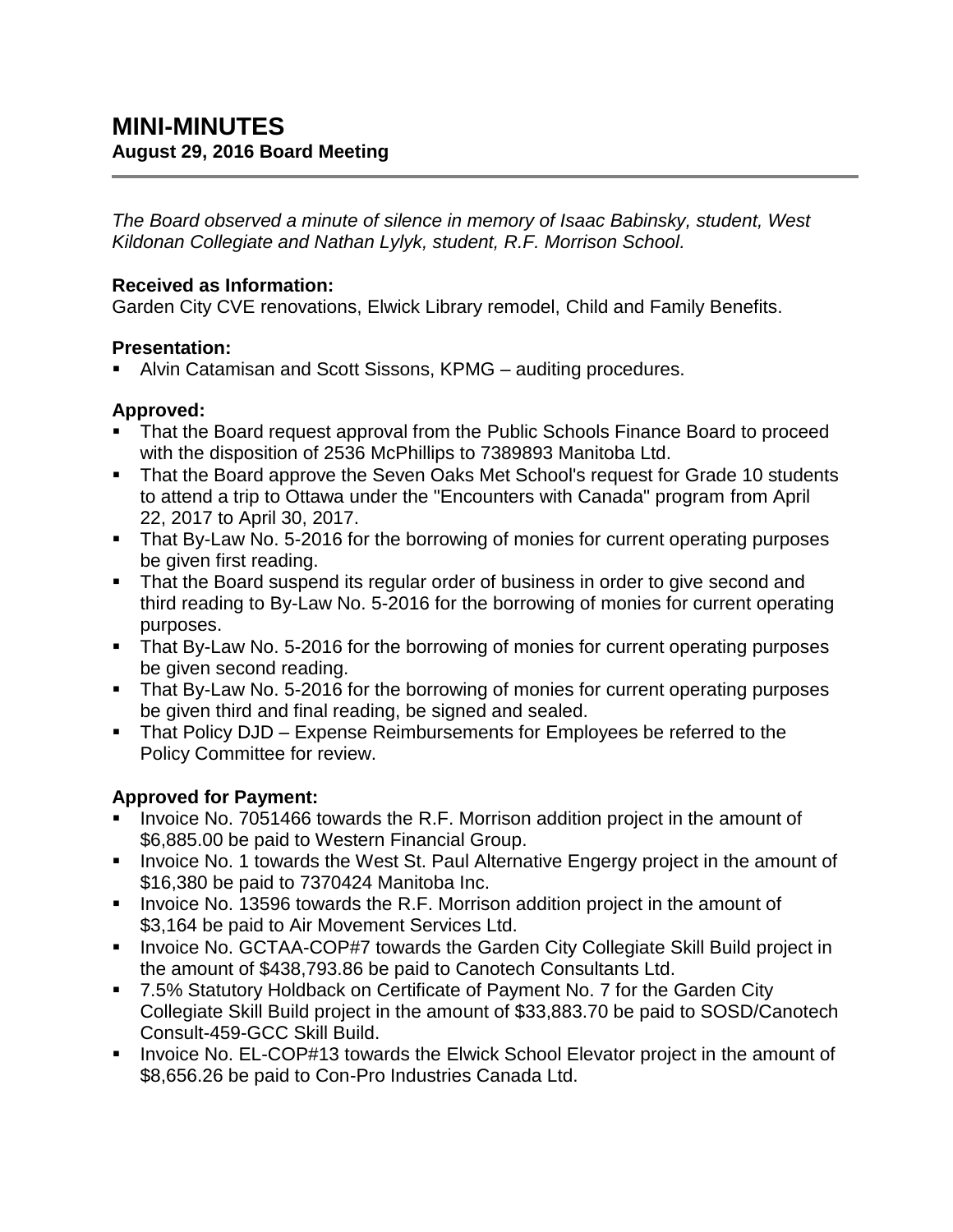- Invoice No. 37652 towards the Precinct F Land Purchase in the amount of \$1,872.98 be paid to D'Arcy & Deacon LLP.
- **IDED** Invoice No. MAP-ELEV-COP#5 towards the Maples Collegiate Elevator project in the amount of \$62,212.53 be paid to Gardon Construction Ltd.
- 7.5% Statutory Holdback on Certificate of Payment No. 5 for the Maples Collegiate Elevator project in the amount of \$4,804.06 be paid to SOSD/Gardon-458-Maples Elevator.
- Invoice No. RFM-COP #9 towards the R.F. Morrison Addition project in the amount of \$99,705.21 be paid to Gardon Construction Ltd.
- 7.5% Statutory Holdback on Certificate of Payment No. 9 for the R.F. Morrison Addition project in the amount of \$7,699.24 be paid to SOSD/Gardon-457 R.F. Morrison Addition.
- **Invoice No. 3937 towards the Garden City Collegiate Skill Build project in the** amount of \$689.85 be paid to Integrated Design Inc.
- Invoice No. 3924 towards the École Rivière-Rouge project in the amount of \$3,827.25 be paid to Integrated Design Inc.
- **IDED** Invoice No. 75239 towards the Leila North Boiler Replacement project in the amount of \$752.02 be paid to KGS Group Consulting Eng.
- Invoice No. W-2016-093 towards the Edmund Partridge Elevator project in the amount of \$787.50 be paid to M. Block & Associates.
- Invoice No. W-2016-094 towards the Edmund Partridge Elevator project in the amount of \$472.50 be paid to M. Block & Associates.
- Invoice No. W-2016-092 towards the École Rivière-Rouge project in the amount of \$1,359.75 be paid to M. Block & Associates.
- **Invoice No. 388 towards the R.F. Morrison Day Care project in the amount of** \$105,779.11 be paid to MCM Architects Inc.
- Invoice No. 15711 towards the Edmund Partridge Elevator project in the amount of \$3,720.89 be paid to Number Ten Architectural Group.
- Invoice No. 15604 towards the Garden City Collegiate Skill Build project in the amount of \$11,790.45 be paid to Number Ten Architectural Group.
- **Invoice No. 15719 towards the Garden City Collegiate Skill Build project in the** amount of \$5,142.90 be paid to Number Ten Architectural Group.
- Invoice No. 15601 towards the Edmund Partridge Elevator project in the amount of \$5,587.98 be paid to Number Ten Architectural Group.
- Invoice No. EP-COP #8 towards the Edmund Partridge Elevator project in the amount of \$111,841.71 be paid to Parkwest Project Ltd.
- 7.5% Statutory Holdback on Certificate of Payment No. 8 for the Edmund Partridge Elevator project in the amount of \$8,636.42 be paid to SOSD/Parkwest-450-EP Elevator/Grooming Room.
- Invoice No. ERR-COP#15 towards the École Rivière-Rouge project in the amount of \$1,011,223.62 be paid to Parkwest Project Ltd.
- 7.5% Statutory Holdback on Certificate of Payment No. 15 for the École Rivière-Rouge project in the amount of \$78,086.77 be paid to SOSD/Parkwest Projects.
- Invoice No. ERR-COP #16 towards the École Rivière-Rouge project in the amount of \$796,557.50 be paid to Parkwest Project Ltd.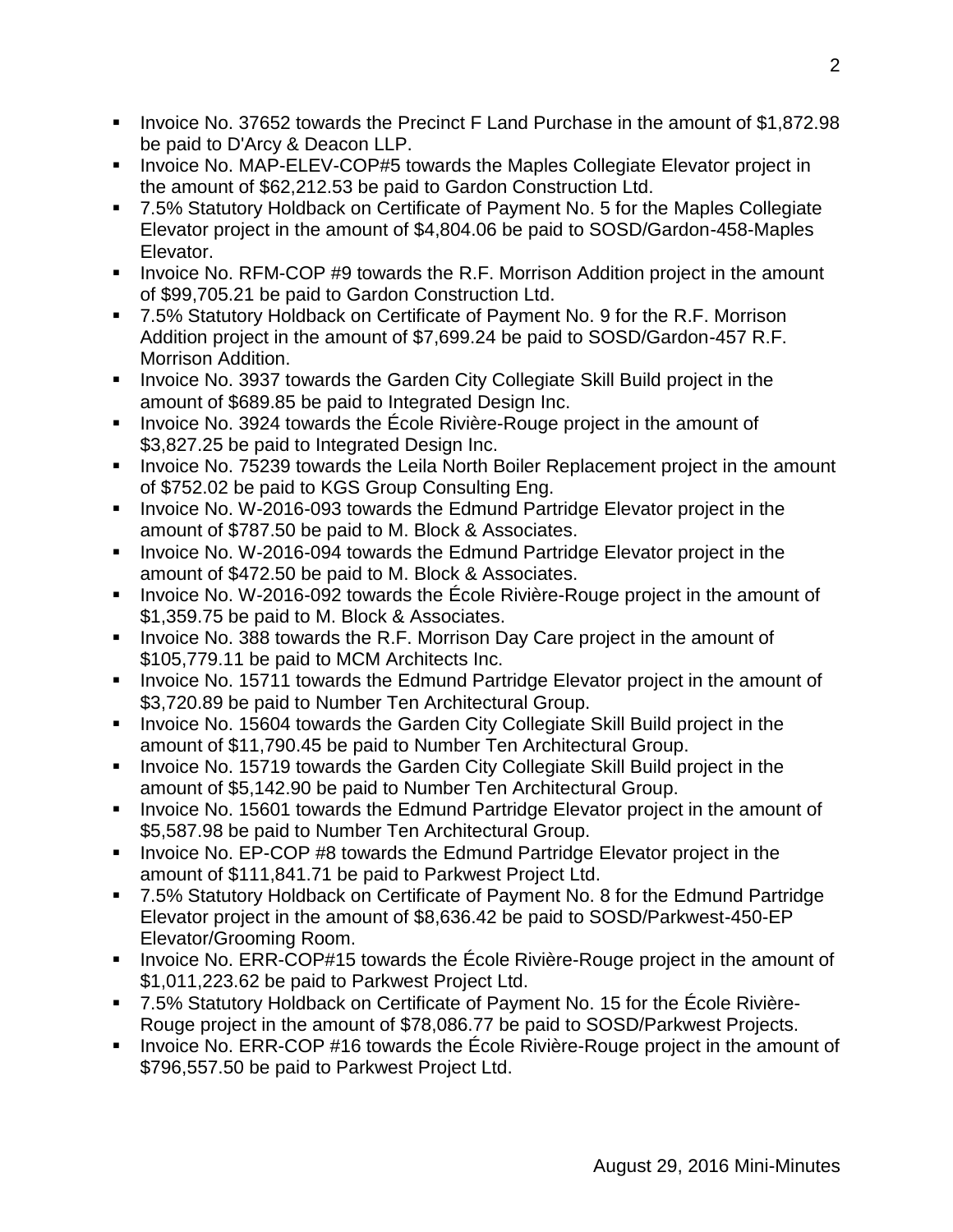- 7.5% Statutory Holdback on Certificate of Payment No. 16 for the École Rivière-Rouge project in the amount of \$61,510.23 be paid to SOSD/Parkwest Projects.
- Invoice No. 339292 towards the Edmund Partridge Elevator project in the amount of \$5,638.50 be paid to Pinchin Ltd.
- Invoice No. 4843 towards the École Rivière-Rouge project in the amount of \$14,135.54 be paid to Prairie Architects Inc.
- Invoice No. 4856 towards the École Rivière-Rouge project in the amount of \$14,135.54 be paid to Prairie Architects Inc.
- **IDED** Invoice No. 4845 towards the Seven Oaks Performing Arts Centre project in the amount of \$58,511.52 be paid to Prairie Architects Inc.
- Invoice No. 4839 towards the Seven Oaks Performing Arts Centre project in the amount of \$39,146.33 be paid to Prairie Architects Inc.
- **Invoice No. 4847 towards the Maples Collegiate Elevator project in the amount of** \$1,886.16 be paid to Prairie Architects Inc.
- **IDED** Invoice No. 4838 towards the R.F. Morrison addition project in the amount of \$540.37 be paid to Prairie Architects Inc.
- **IDED** Invoice No. 4840 towards the R.F. Morrison Office Renovation project in the amount of \$794.76 be paid to Prairie Architects Inc.
- **IDED** Invoice No. 4846 towards the R.F. Morrison office Renovation Project in the amount of \$1,133.07 be paid to Prairie Architects Inc.
- **Invoice No. 1305 towards the Edmund Partridge Elevator project in the amount of** \$1,181.25 be paid to QCA Building Envelope Ltd.
- Invoice No. 1306 towards the Garden City Collegiate Skill Build project in the amount of \$393.75 be paid to QCA Building Envelope Ltd.
- **Invoice No. R3749 towards the Maples Collegiate Elevator project in the amount of** \$5,250.00 be paid to Roma Masonry Ltd.
- Invoice No. 7869-COP #1 towards the Leila North Boiler Replacement project in the amount of \$103,258.16 be paid to St. Vital Plumbing & Heating Co. Ltd.
- 7.5% Statutory Holdback on Certificate of Payment No. 1 for the Leila North Boiler Replacement project in the amount of \$7,409.10 be paid to SOSD/St. Vital Plumb.Heat-471 LN.
- **IDED** Invoice No. 7051467 towards the Edmund Partridge Elevator project in the amount of \$3,807.00 be paid to Western Financial Group.
- **IDED** Invoice No. 7055470 towards the Edmund Partridge Elevator Project in the amount of \$1,490.40 be paid to Western Financial Group.
- **IDED** Invoice No. 7051468 towards the Maples Collegiate Elevator Project in the amount of \$2,157.84 be paid to Western Financial Group.
- Invoice No. ERRFROG-COP#2 towards the École Rivière-Rouge Frog Habitat project in the amount of \$9,950.75 be paid to B & B Landscape.
- 7.5% Statutory Holdback on Certificate of Payment No. 2 for the École Rivière-Rouge Frog Habitat project in the amount of \$768.40 be paid to SOSD/B&B Landscape-463 ERR Frog.
- **IDED** Invoice No. GCTAA-COP#8 towards the Garden City Collegiate Skill Build project in the amount of \$243,144.11 be paid to Canotech Consultants Ltd.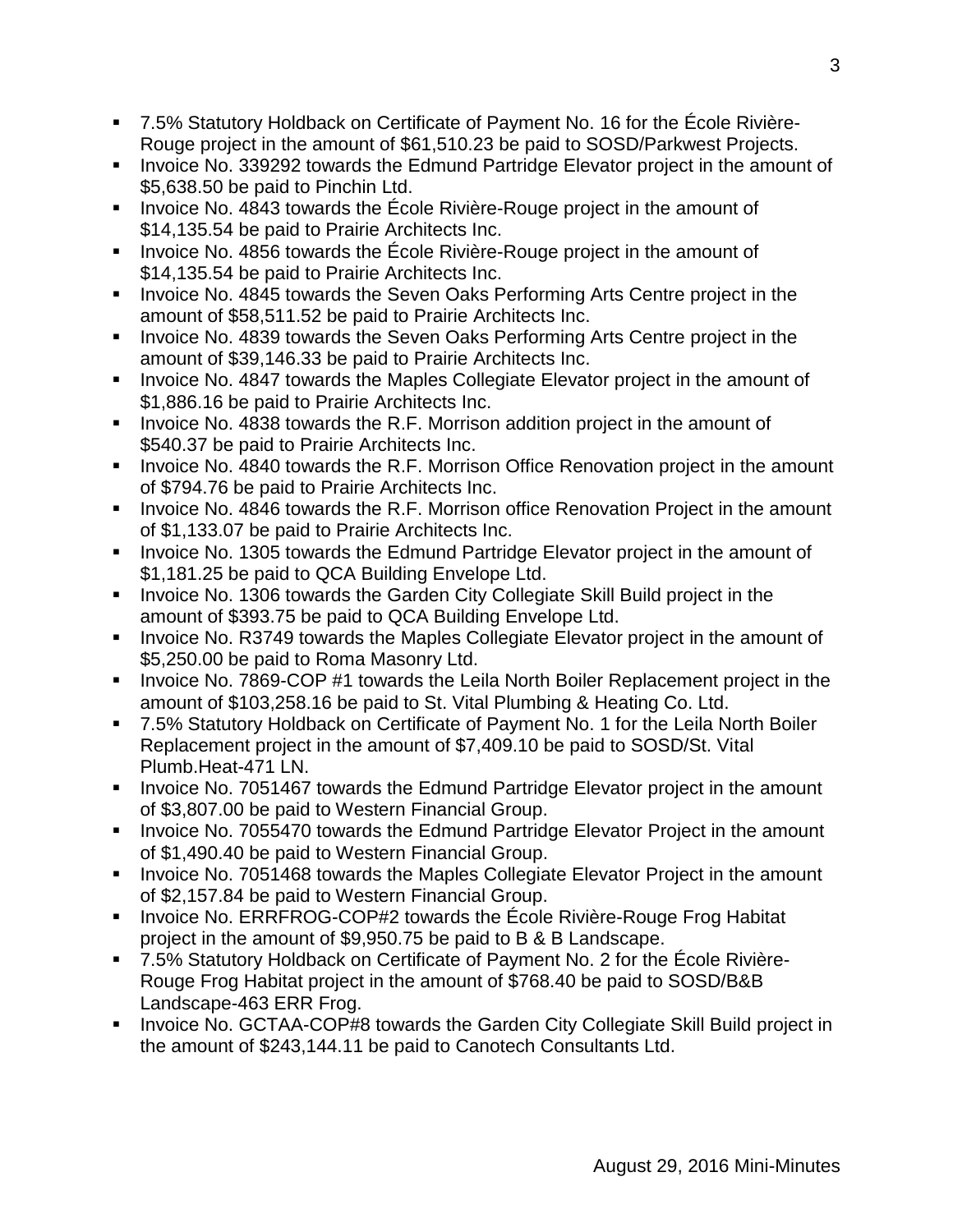- 7.5% Statutory Holdback on Certificate of Payment No. 8 for the Garden City Collegiate Skill Build project in the amount of \$18,775.61 be paid to SOSD/Canotech Consult-459-GCC Skill Build.
- **IDED** 10. 38730 towards Precinct E Land-Templeton in the amount of \$962.41 be paid to D'Arcy & Deacon LLP.
- **Invoice No. MAP-ELEV-COP#6 towards the Maples Elevator project in the amount** of \$110,047.91 be paid to Gardon Construction Ltd.
- 7.5% Statutory Holdback on Certificate of Payment No. 6 for the Maples Elevator project in the amount of \$7,896.29 be paid to SOSD/Gardon-458-Maples Elevator.
- Invoice No. W-2016-118 towards the École Rivière-Rouge project in the amount of \$4,410.00 be paid to M. Block & Associates Ltd.
- **Invoice No. 15605 towards the Garden City Collegiate CVC Reno Phase II project in** the amount of \$19,869.00 be paid to Number Ten Architectural Group.
- **Invoice No. 15721 towards the Garden City Collegiate CVC Reno Phase II project in** the amount of \$7,950.16 be paid to Number Ten Architectural Group.
- **Invoice No. EP-COP#9 towards the Edmund Partridge Elevator project in the** amount of \$38,873.37 be paid to Parkwest Projects Ltd.
- 7.5% Statutory Holdback on Certificate of Payment No. 9 for the Edmund Partridge Elevator project in the amount of \$3,001.81 be paid to SOSD/Parkwest-450-EP Elevator/Grooming Room.
- **Invoice No. 34306 towards the Edmund Partridge Elevator project in the amount of** \$5,428.50 be paid to Pinchin Ltd.
- Invoice No. 1278 towards the R.F. Morrison addition project in the amount of \$341.25 be paid to QCA Building Envelope.
- **IDED** Invoice No. 1279 towards the R.F. Morrison addition project in the amount of \$315.00 be paid to QCA Building Envelope.
- Invoice No. 10475353 towards the A.E. Wright Roof project in the amount of \$791.28 be paid to The Winnipeg Free Press.
- Invoice No. ERR-COP#17 towards the École Rivière-Rouge project in the amount of \$848,725.40 be paid to Parkwest Projects Ltd.
- 7.5% Statutory Holdback on Certificate of Payment No. 17 for the École Rivière-Rouge project in the amount of \$65,538.64 be paid to SOSD/Parkwest Projects.
- **IDED** Invoice No. 3982 towards the Ecole Rivière-Rouge project in the amount of \$2,268.00 be paid to Integrated Designs Inc.
- **Invoice No. 685 towards the Edmund Partridge Elevator project in the amount of** \$1,680.00 be paid to Prairie Elevator & Lift.
- **Invoice No. 3986 towards the Amber Trails School project in the amount of \$551.25** be paid to Integrated Designs Inc.
- **Invoice No. 4871 towards the Maples Collegiate Elevator project in the amount of** \$1,886.17 be paid to Prairie Architects Inc.
- **IDED** Invoice No. RFM-COP#10 towards the RF Morrison project in the amount of \$67,629.22 be paid to Gardon Construction Ltd.
- Invoice No. 4865 towards the École Rivière-Rouge project in the amount of \$11,779.62 be paid to Prairie Architects Inc.
- Invoice No. EP-COP#10 towards the Edmund Partridge Elevatore project in the amount of \$66,354.54 be paid to Parkwest Projects Ltd.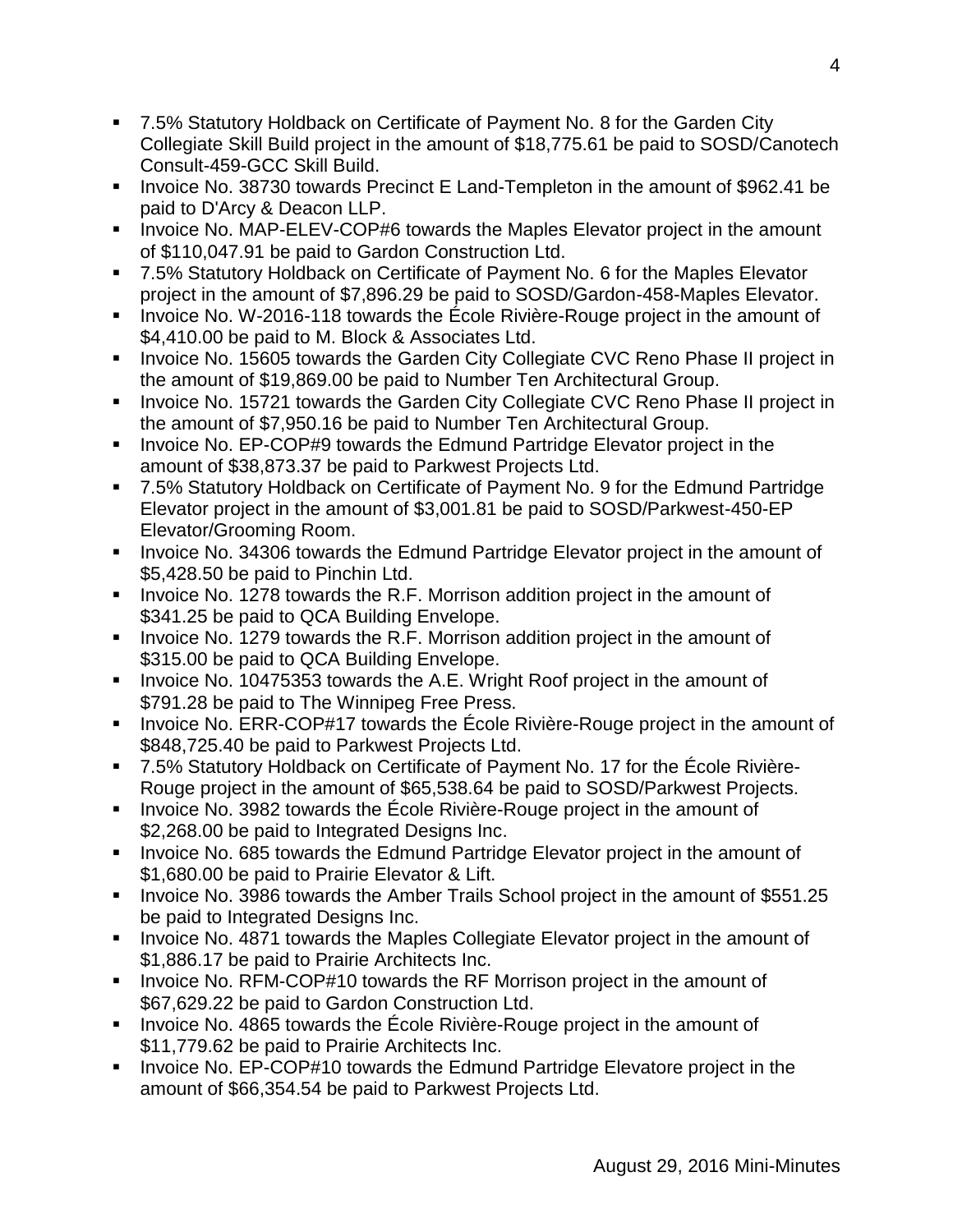- 7.5% Statutory Holdback on Certificate of Payment No. 10 for the Edmund Partridge Elevator project in the amount of \$5,123.90 be paid to SOSD/Parkwest-450-EP Elevator/Grooming Room.
- **IDED** Invoice 345931 towards the Garden City Collegiate Skill Build project in the amount of \$1,155.00 be paid to Pinchin Ltd.
- **Invoice 4881 towards the RF Morrison Office Renovation project in the amount of** \$794.76 be paid to Prairie Architects Inc.
- Invoice 1428 towards the École Rivière-Rouge project in the amount of \$393.75 be paid to QCA Building Envelope Ltd.

### **Conference Reports:**

- Barb Cerilli, Principal, Victory School. ULead2016 Conference: The Summit of Educational Leadership: Building New Narratives for Education, April 24 to 27, 2016 - Banff, Alberta.
- Joey Heather Robertson, Vice-Principal, James Nisbet School. Difficult Conversations with Achieve Training Centre, March 10, 2016 - Winnipeg, Manitoba and AERA, April 8 to 12, 2016 - Washington, D.C.
- Edith Muzyka, Teacher, Belmont School. "De mots et de craies de la classe à la vie", April 21 to 22, 2016 - Sherbrooke, Province de Québec.
- Grant Page, Teacher, École Leila North School. Third Annual Canadian Assessment for Learning Network Conference and Symposium, May 13 & 14, 2016 - Kingston, Ontario.
- Hasmita Trivedi, Teacher, Riverbend School. NCTM Annual Meeting, April 13 to 16, 2016 - San Francisco, California.
- Jennifer Davenport, Teacher, Belmont School. "De mots et de craies de la classe à la vie", April 21 to 22, 2016 - Sherbrooke, Province de Québec.
- **Paula Davison, Teacher, H.C. Avery School. Learning and the Brain, April 7 to 9,** 2016 - Orlando, Florida.
- Sherri Courchene, Teacher, ÉSOMS. Learning and the Brain, April 7 to 9, 2016 Orlando, Florida.
- Shane Hicks, Teacher, Garden City Collegiate. Midwest Band Clinic, December 16 to 19, 2015 - Chicago, Illinois.
- Kim McCallum, Teacher, O.V. Jewitt School. 2016 NCTM Annual Meeting, April 13 to 16, 2016 - San Francisco, California.
- Lindsay Brodeur, Teacher, ÉSOMS. 2016 NCTM Annual Meeting, April 13 to 16, 2016 - San Francisco, California.
- Lindsay Weppler, Teacher, Amber Trails School. The Daily 5, Math Daily 3 and Café Intensive, November 14 & 15, 2015 - Las Vegas, Nevada.
- Michelle Thompson, Teacher, O.V. Jewitt School. 2016 NCTM Annual Meeting, April 13 to 16, 2016 - San Francisco, California.
- Mary-Lynn Berti, Teacher, Amber Trails. Bridges 2016 Carl Orff Canada National Orff Conference, April 28 to May 1, 2016 - Saskatoon, Saskatchewan.
- Jennifer Jones, Teacher, Maples Collegiate. 2016 NCTM Annual Meeting, April 13 to 16, 2016 - San Francisco, California.
- Jill McDonald, Teacher, Maples Collegiate. 2016 NCTM Annual Meeting, April 13 to 16, 2016 - San Francisco, California.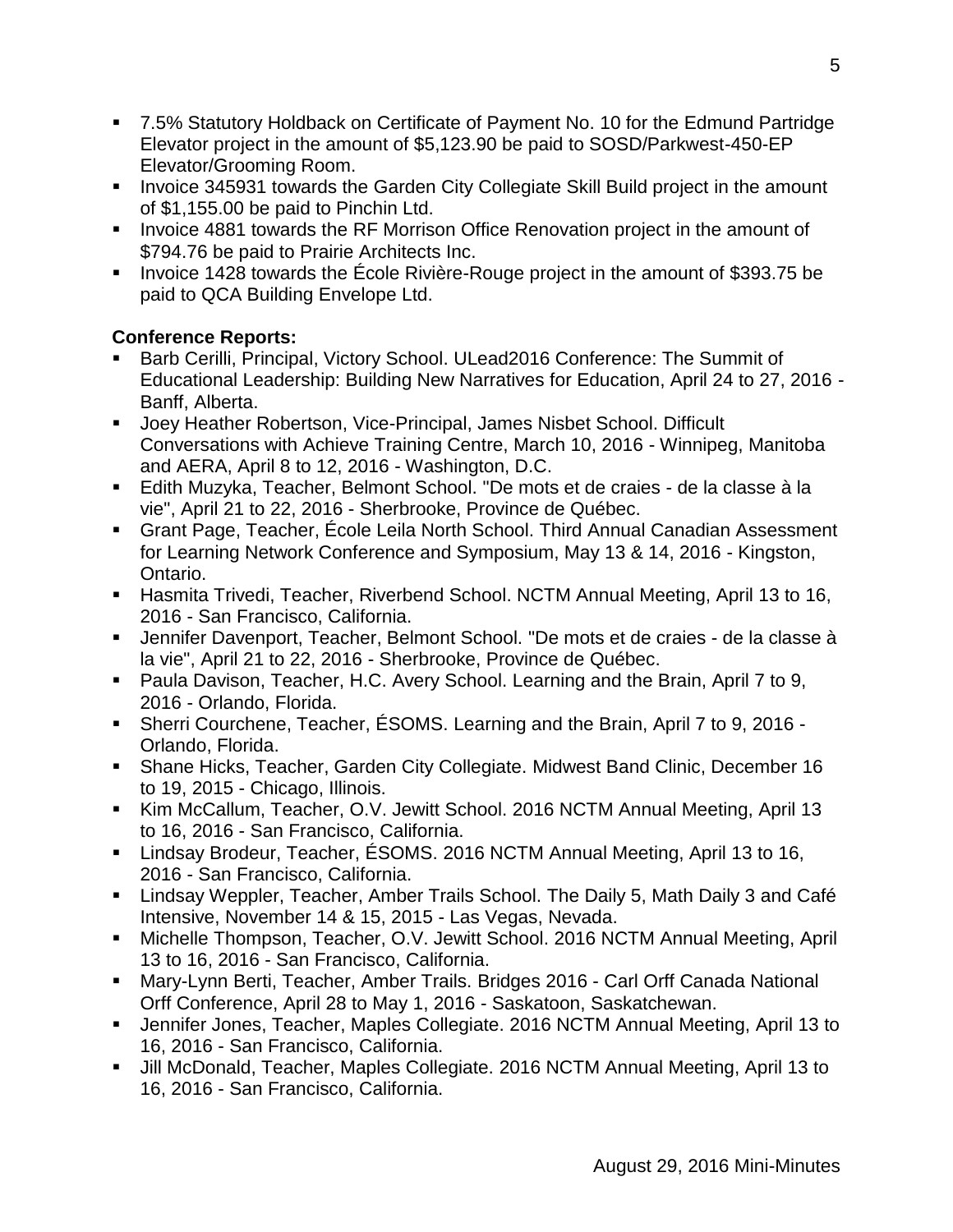- Carly Korsunsky, Teacher, H.C. Avery School. Learning and the Brain Shaping Student Mindsets, February 10 to 13, 2016 - San Francisco, California.
- Cathy Ratuski, Teacher, Riverbend School. ASCD 71st Annual Conference, April 2 to 4, 2016 - Atlanta, Georgia.

#### **Correspondence:**

- Eric Marshall, Manitoba Music Educators' Association. Acknowledgement of the outstanding work of Roberta Matheson (TEMPO Conference Committee) and Rebecca Brown (MMEA SAGE representative) during the 2015/2016 school year.
- **Monika Idzikowski, Adult Learning & Literacy. Adult Learning Centre Registration** and Funding for the Program Year - July 1, 2016 to June 30, 2017.
- The Honourable Ian Wishart, Minister of Education and Training. Approval for: École Belmont School and Victory School to implement the Balanced Day for the 2016/2017 year. Amber Trails Community School and A.E. Wright Community School to continue with the Balanced School Day for the next five school years (2020/2021).
- Dr. Fraser Linklater, Vice-President, Manitoba Band Association. Manitoba Band Association acknowledges the outstanding work of Tyler Yip as coordinator of one of the MBA Summer Band Camps.
- 2016-2017 Non-Resident Fees.
- Jamie Kozak, Prairie Architects Inc. R.F. Morrison Addition Change Order No. 23.
- 2016-17 Student Services Planning Report.
- Trent Piazzoni, Number Ten Architectural Group. Garden City Skill Build Change Order No. 24.
- Andrea Lawson, Project Leader, Public Schools Finance Board. Amber Trails School New School Additional Project Support.
- Manitoba Public School Employees Group Life Insurance Plan 2016 Rates.
- Kelly Henderson, Manager, Finance and Administration, Manitoba School Boards Association. 2016-17 Manitoba School Boards Association Fees.
- Jamie Kozak, Prairie Architects Inc. R.F. Morrison Addition Change Order No. 22.
- Trent Piazzoni, Number Ten Architectural Group. Garden City Skill Build Change Order No. 25.
- Lindsay Oster, Prairie Architects Inc. École Rivière-Rouge Change Orders 35 and 36.
- George Marchildon, Manager Engineering Services, Public Schools Finance Board. Elwick Community School Boiler Replacement, Project Authorization - design only.
- Lindsay Oster, Prairie Architects Inc. École Rivière-Rouge Change Order No. 39.
- Andrea Lawson, Project Leader, Public Schools Finance Board. Garden City Collegiate - CVE Addition and Renovations - Re-submit 66% Construction Documents.
- Andrea Lawson, Project Leader, Public Schools Finance Board. Amber Trails School New School Additional Project Support.
- Stantec Consulting Ltd. Templeton Avenue Road Construction McPhillips Street to Pipeline Road.
- Craig Bachynski, Number Ten Architectural Group. Edmund Partridge Community School Elevator and Renovation Change Order No. 12.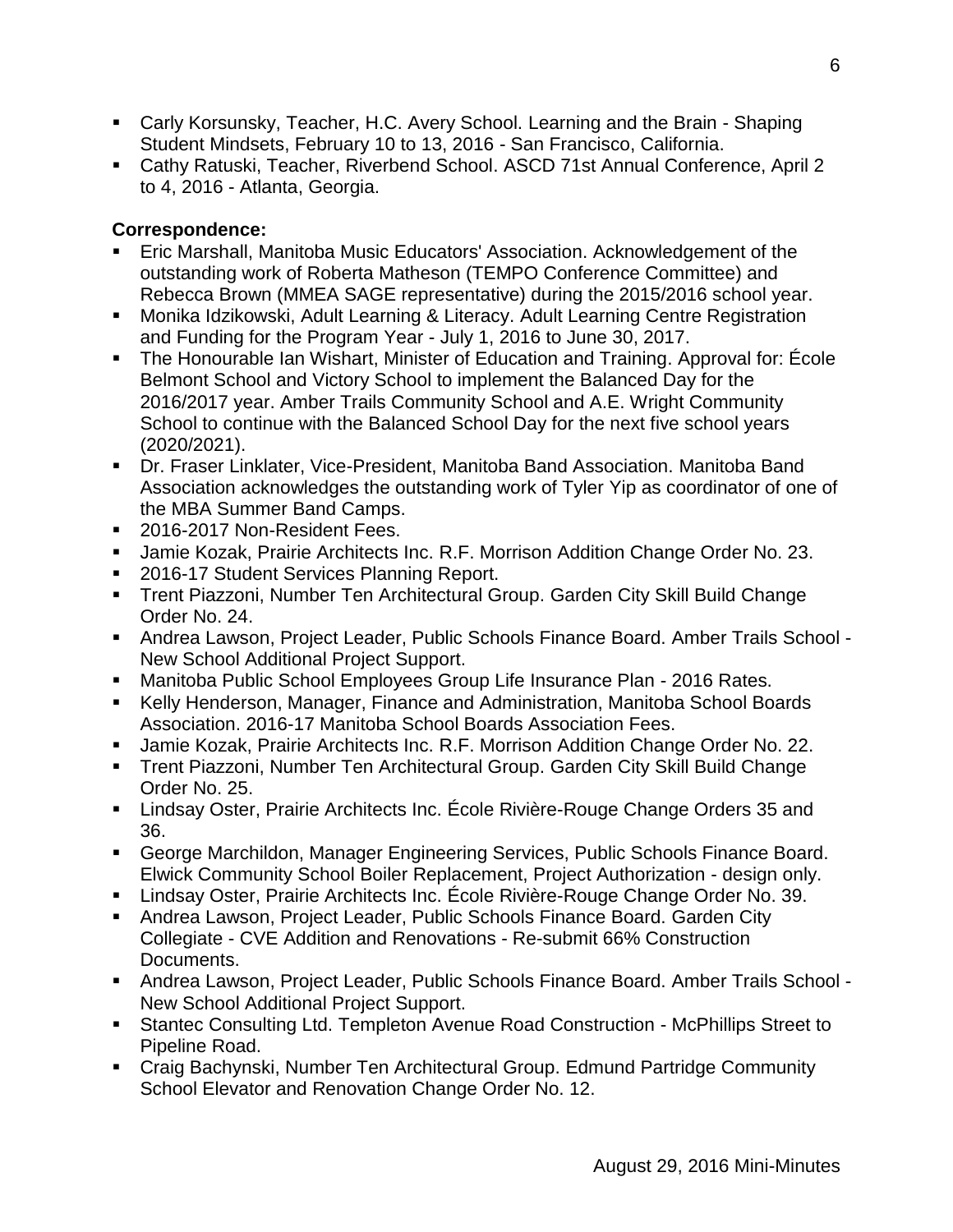- Glen Endler, Accountant, Public Schools Finance Board. Debenture Debt Schedule as at June 30, 2016.
- Allocation of 2016 Tax Incentive Grant between the Division and the DSFM.
- Melissa McAlister, Prairie Architects Inc. Maples Collegiate Elevator Change Orders 3 and 4.
- R.F. Morrison Childcare. Letter to the Public School Finance Board regarding R.F. Morrison Childcare - 99% Construction Documents.
- RBC Final Executed Interest Rate Swap for the 2990 McPhillips Land.
- Lindsay Oster, Prairie Architects Inc. École Rivière-Rouge Change Order No. 38.
- Lindsay Oster, Prairie Architects Inc. École Rivière-Rouge Change Order No. 41 to 45.
- Melissa McAlister, Prairie Architects Inc. École Rivière-Rouge Change Order No. 37.
- Scott Corden, KGS Group, Consulting Engineers. Leila North Boiler Replacement Change Order No. 1.
- Jamie Kozak, Prairie Architects Inc. École Rivière-Rouge Change Directive No. 3.
- Craig Bachynski, Number Ten Architectural Group. Edmund Partridge Elevator Change Orders No. 13 & 14.
- **Bram Strain, Deputy Minister, Education and Training. 2016-17 Annual grant** funding of Seven Oaks Early Years Coalition has been approved.
- Manitoba Teachers' Society. 2016-2017 Manitoba Teachers' Society membership fee.
- Andrea Lawson, Project Leader, Public Schools Finance Board. Garden City Collegiate, Performing Arts Centre - Division Funded Project, Authorization to Proceed to Tender.
- Accent Environment. Conference: Pedagogy and Space, November 1, 2016.
- MATC. Conference: Open Hearts, Open Minds November 3, 2016.
- CEA First Nations Schools. Conference: Sharing Successful Indigenous Learning, October 6 to 7, 2016.
- MERN Symposium and Book Series. "Transcultural Literacies for Inclusion and Change in Education", September 30, 2016.
- Josh Watt, Executive Director, Manitoba School Boards Association. Reflections on the 2016 MASS Summer Institute.
- Manitoba School Boards Association. Learning Opportunities: 2016-2017 Calendar of Events.
- Government of Manitoba News Release. Manitoba News Release Province Releases First of Several Discussion Papers on Legislation to Improve Public Safety. Elevator and Lift Regulations Reviewed, Public Input Requested.
- RBC. SWAP Transaction Maturing June 29, 2021.
- **MUST Fund Assessment.**

# **Personnel Report:**

The following were appointed to Limited Teacher General (Term) contracts effective September 6, 2016 to June 30, 2017: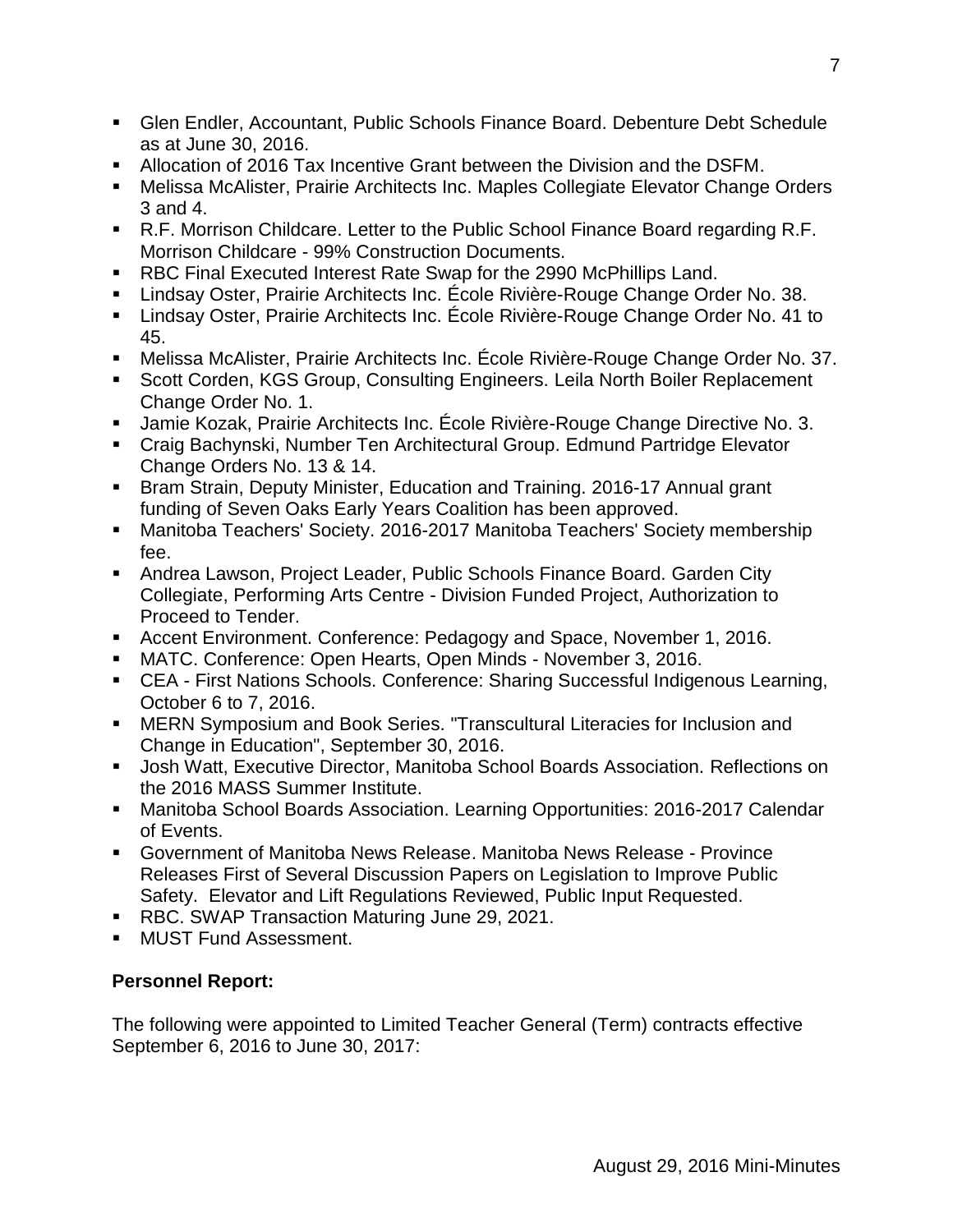- Heida Arnason (1.00) Korey Asher (1.00) Corey Demarchuk (1.00) Kamal Dhillon (1.00) Carrie Doerksen (1.00) Scott Durling (1.00) Christina Falvo (1.00) Melissa Funk (.50) Sara Germain (1.00) Myckalia Grimes (1.00) Melissa Harder (1.00) Catherine Haworth (1.00) Amanda Karpinsky (1.00) Heather Keppler (.50) Geung Kroeker-Lee (1.00) Kristine Moss (1.00) Kathryn Lafromboise (.50) Leanne Oakes (1.00) Thomas Obendoerfer (1.00) Kristen Parkin (1.00) Kayla Perillo (.50) Cynthia Reimer (.50) Stephanie Ringer (.67) Riley Sault (1.00) Jessica Smith (1.00) Garrett Sutton (1.00) Lexi Valcourt (1.00) Rebecca Ward (1.00) Yvonne Young (1.00)
- Louise Budworth was appointed to a part-time (.25) Limited Teacher General (Term) contract effective September 6, 2016 to February 3, 2017.
- Jacob Carson was appointed to a full-time (1.00) Limited Teacher General (Term) contract effective September 6, 2016 to February 3, 2017.
- Allyson Delacruz was appointed to a full-time (1.00) Limited Teacher General (Term) contract effective September 6, 2016 to February 3, 2017.
- Chelsea Dutkiewich was appointed to a part-time (.50) Limited Teacher General (Indefinite Term) contract effective September 6, 2016.
- Samantha Hancox was appointed to a part-time (.25) Limited Teacher General (Term) contract effective September 6, 2016 to February 3, 2017.
- Christina Kapac was appointed to a full-time (1.00) Limited Teacher General (Term) contract effective September 6, 2016 to December 22, 2016.
- Brittany Kosowan was appointed to a full-time (1.00) Limited Teacher General (Indefinite Term) contract effective September 6, 2016.
- Chris Loewen was appointed to a full-time (1.00) Limited Teacher General (Term) contract effective February 6, 2017 to June 30, 2017.
- Brittany Miller was appointed to a part-time (.50) Limited Teacher General (Term) contract effective September 6, 2016 to May 15, 2017.
- Jessica Sorenson was appointed to a full-time (1.00) Limited Teacher General (Term) contract effective September 6, 2016 to April 24, 2017.
- Jennifer Tavares was appointed to a full-time (1.00) Limited Teacher General (Term) contract effective September 6, 2016 to May 16, 2017.
- Elyse Vezina was appointed to a full-time (1.00) Limited Teacher General (Term) contract effective September 6, 2016 to March 16, 2017.
- Amy Webb was appointed to a full-time (1.00) Limited Teacher General (Term) contract effective September 6, 2016 to November 30, 2016.
- The following were appointed to Limited Teacher General (Permanent) contracts effective September 6, 2016: Janaya Koberstein (1.00), Jannah Rittberg (1.00), Jessica Robertson (1.00), Lainie Rosner (1.00), Mykael Sopher (1.00), Ashley Taylor  $(1.00)$ .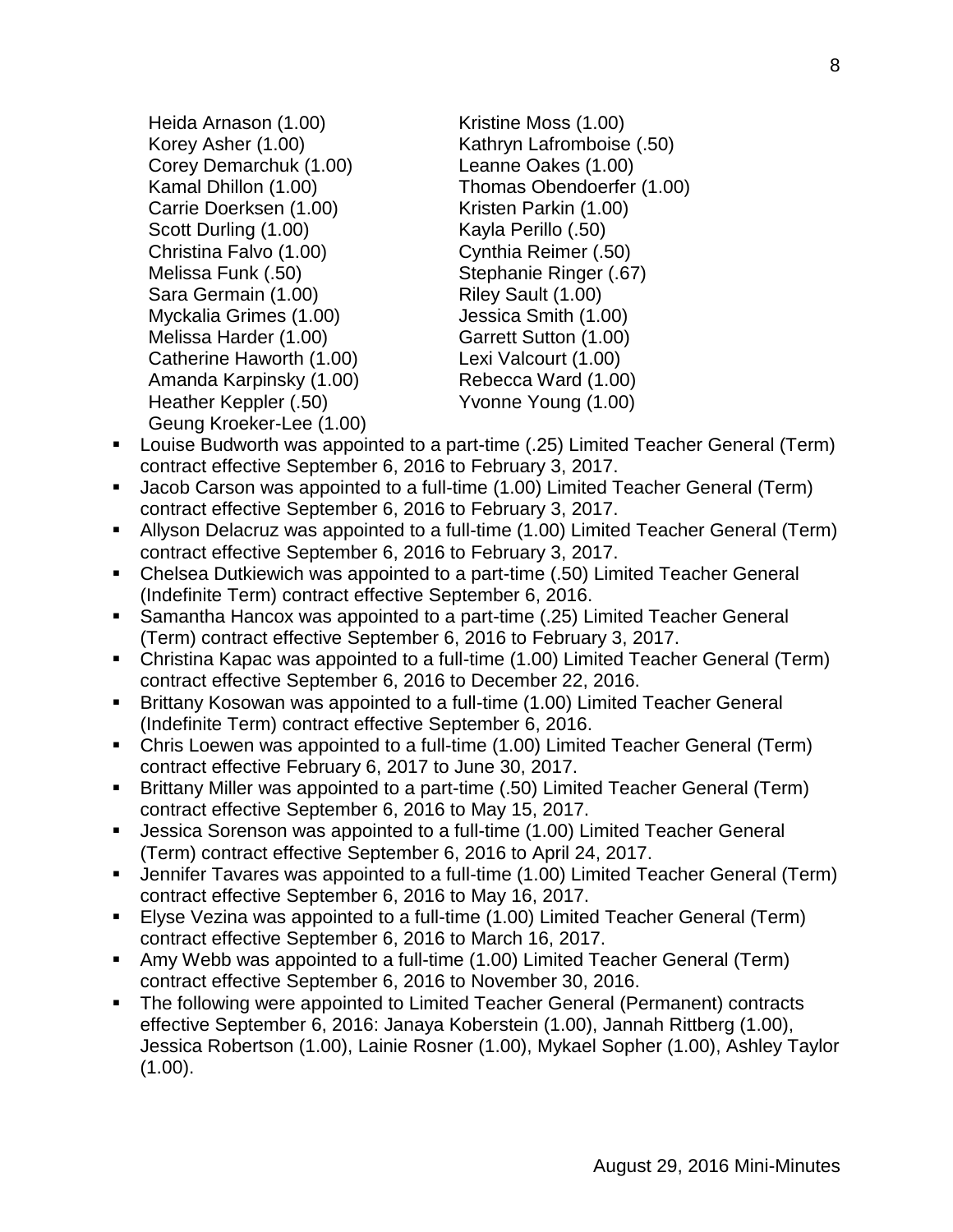The following were appointed to Substitute Teacher contracts effective the 2016- 2017 school year:

Abadillos, Kimberly Aggarwal, Satya Aguilar, Karlomari Ahrens-Townsend, Elise Amisola, Abbey Anderson, Jennifer Arjoon, Jennifer Asher, Norman Asmerom, Tigisty Babick, Donna Bagga, Parminder Bagri, Rajwant Kaur Bagri, Inderjit Singh Bagri, Sandeep Bailey, Diana Bajwa, Gurinder Bamburak, Roger Bansal, Monika Bebek, Philip Bell, Colin Bellisairo, Maria Benson, Linda Bergman, Wendy Bhangu, Jasdeep Blinq, Cindy Bohemier, Gerald Boniello, Christine Botan, Lori Boulerice, Jaime Bretecher, Justin Briggs, Lisa Bromilow, Kristen Bilow-Budowski, Joan Buffie, Kaitlynn Capistrano, Jamie-Lee Castillo, Juana Cathers, Erin Charach, Brenda Cheema, Jaswinder Ching, Nestor

Homenick, Gord Hume, Edward Husseini, Mehran Jackman, Jack Jain, Akanksha Janssen, Dana Jaura, Gurwinder Johnson, Katrena Jones, Jessica Kabez, Brady Kaler, Kewal Kalinsky, Carol Kalsi, Reetu Kaur, Rupinder Kaur, Harwinder Kaye, Sharon Keleta, Yared Keppler, Heather Khurana, Punam Kirkwood, Mary Kitson, Shannon Klassen, Henry Klassen, Agatha Klein, Alexa Klos, Jonathan Korchynski, Eda Korsunsky, Syd Kostiw, Michelle Kowalchuk, Charlotte Krahn, Joelle Kuncewicz, Chelsea Kusyk, Shona Lad, Jitendra La Rosa, Lina LaForges, Dina Langhans, Reesa Leaden, Rae Lee, Daphne Levesque, Michelle Lien, Quan

Page, Robert Palumbo, Dion Panchyshyn, Oksana Paradis, Sarah Park, Jin-Hee Paterson, Jamie Perillo, Kayla Piirik, Paul Plischke, Shannon Podlesiecki, Frances Pogson, Jane Porco, Samantha Purba, Amritdeep Quintana, Robin Raihman, Dina Raymond, Sara Reimer, Scott Reimer, Chloe Rhoda, Jonathan Ringer, Stephanie Rocznik, Brytani Rogers, Jake Romagnoli, Carina Russell, Brad Rychliski, Devin Sandhu, Inderjit Saranchuk, Andrea Saray, Leslie Schachter, Elizabeth Scherbatiuk, Bill Schettler, Carissa Selsky, Darlene Sembi, Surinder Sengkhankham, Khamsing Serwylo, Ray Shapiro, Lynne Shapiro, Leonard Shapiro, Cory Sheppard, Neil Sherman, Peter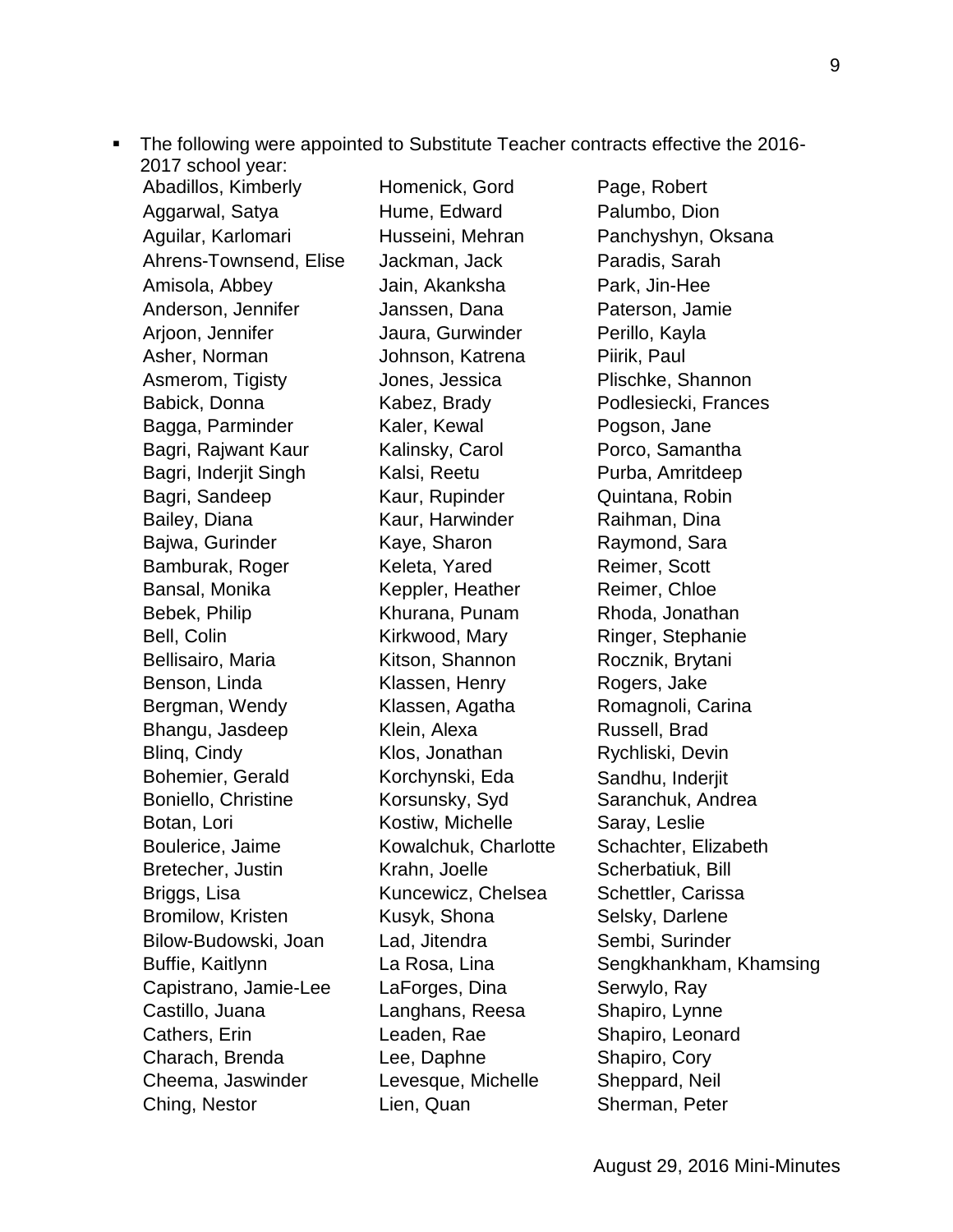Chua, Sarah Chuchman, Irene Collier, Steven Cook, Carol Czernicki, Ken Daneshfar, Akram Dawson, Troy De-Koning, Fiona Delacruz, Allyson Denysenko, Petro Dhaliwal, Manjot Dhruve, Neela Dobrev, Ruxandra Doerksen, Leif Dow, Robin Drysdale, Matthew Duncan, Pamela Dupont, Jessica Dvorak, Andrea Eccles, Bev Ehikhametalor, John Engel, Donna Espino, Rogelio Espino, Carmelita Etkin, Jordana Faran, Waijiha Federkevic, Slavo Fetter, Bryan Firth, Peter Folz, Elizabeth Ford, Richard Freeman, Richard Fulcher, Patricia Funk, Melissa Giesbrecht, Cassandra Gilbertson, Cheris Gill, Pushapjit Globa, Brenda Glowacki, Tomasz Goldenberg, Murray Gomes, Danny Goyal, Monika Graham, Martha

Link, Rachel Livingstone, Kelly Loewen, Christopher Long, Caity Lopez-Morales, Fernando Lotey, Amritpal Lukas, Kathleen Luna, Josh Lylyk, Vanessa Maan, Kuljinder Mackintosh, Cotelle Malis, Bruno Mann, Rupinder Mann, Erika Marie, Henry Marquez, Jehremie Marshall, Lauren Martini, Adam Martini, Francyn Maslanka, Karolyn Mason, Elizabeth Mason, Beverly Matwychuk, Roman Maxwell, Ryan McBurney, Linda McCartney, Kyle McCartney, Terry McGlynn, Sandra McLean, Lynn McNulty, Christine Medienwo, Paul Meissner, Eileen Melanson, Craig Melnyk, Matthew Miladinovic, Christina Miller, Brittany Moustarzak, Jessica Mozdzen, Karen Multani, Jagmeet Nelson, NormaLee Nelson, Kathleen Nemis, Daniel

Siddiqui, Shabnam Sidhu, Gursharnjeet Sidhu, Ripudaman Sigvaldason, Diane Simpson, Suzanne Singh, Shanker Smith, Andrea Solmundson, Rob Sparkes, Donald Stone, Keri-Ann Strand, Tannys Stubler, Matthew Sukich, Kelsey Sutherland, Jill Suzuki, Joan Swickis, Michael Tamayo, Tracy-Marie Tarasiuk, Myron Tat, Connie Taylor, Emily Tohme, Sean Trembath, Gerald Trivedi, Hasmita Truchan, Lily Tymchuk, Kristen Unruh, Jennifer Utko, Joanna Vallis, Justine Vishnevsky, Evgeny Voth, Kaitlyn Voyer, Sandra Wallis, Irene Warbanski, Barbara Warnica, Kyle J. Webb, Amy Wedel, Gina Wesley, Michelle Westman, Vanessa Wiebe, Sasha Wiebe, Pam Wilson, Krista Wilson, Alanna Wilson, Graham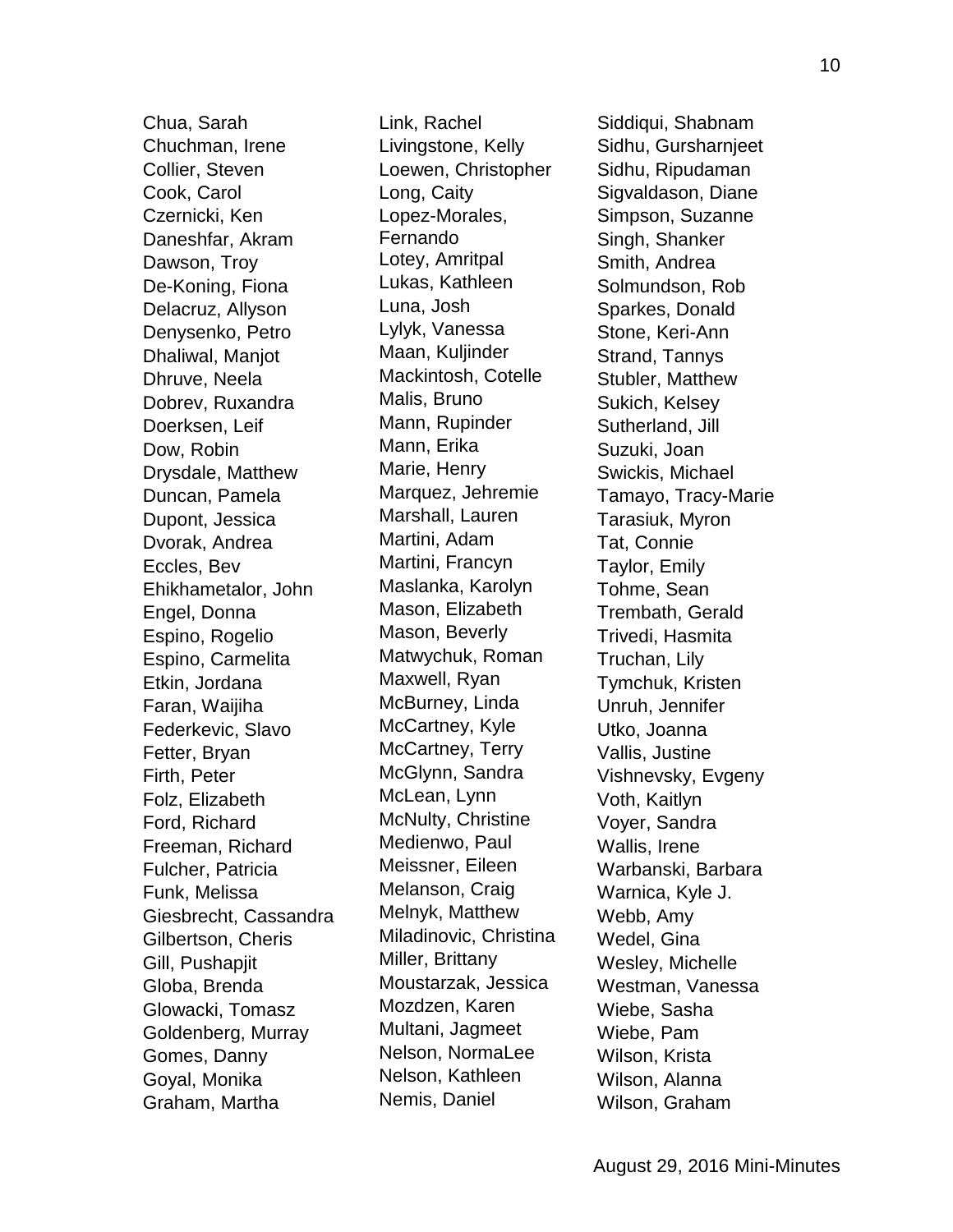| Greco, Daniella    | Nerbas, Jennifer   | Wilson, Jennifer    |
|--------------------|--------------------|---------------------|
| Greskiw, David     | Neufeld, Jason     | Wright, Kelly       |
| Groot, Kevin       | Nikkel, Kathryn    | Wu, Andrew          |
| Guarino, Cassie    | Noordman, Tabitha  | Yamchuk, Yuriy      |
| Hancox, Samantha   | Noudoda, Didier    | Yee, Amy            |
| Harish, Amandeep   | Oakes-Munro, Peter | Yeung, Roby         |
| Harrison, Janet    | Oladele, Motunrayo | Young, Mirae        |
| Hawrylyshen, Ida   | Oliver, Heather    | Yun, Jolene         |
| Hicks, Brianna     | Olson, Warren      | Zahara, Lori        |
| Hershfield, Esther | Olson, Venus       | Zdjelar, Nenad      |
| Holowka, Wirlana   | Olynyk, Andrew     | Zemilevitch, Marina |
|                    | Ong, Glendalle     |                     |

Ostlund, Frank

- The following teachers were granted part-time leave of absences without pay for the 2016-2017 school year: Brina Larsen (.50), Jillian Green (.50).
- Kari-Lyn Williams-Watt gave notice of intent to resign effective June 30, 2016.
- Michelle Marlow was appointed to a Limited Teacher General (Permanent) contract effective September 6, 2016.
- Tim Johnson was appointed to the position of Internship Special Project, parttime (.50) effective September 6, 2016.
- The following were granted a full-time (6.5 hours per day) leaves of absent without pay for the 2016-2017 school year: Maria Cristina Baylon (6.5 hours per day), David Landa (6.5 hours per day), Janis Stern (6.5 hours per day), Greta Latham (3.25 hours per day), Samantha Pratt (3.25 hours per day).
- Adam Engel was granted a part-time (3.25 hours per day) leave of absence without pay effective September 6, 2016 to April 14, 2017.
- Matthew Lewis was granted a full-time (6.5 hours per day) leave of absence without pay effective September 6, 2016 to April 21, 2017.
- Breanne Bannerman was appointed to a permanent full-time (1.00) Library Technician position effective August 2, 2016.
- Ramona Erdmann was appointed to a permanent full-time (1.00) Library Technician position effective August 3, 2016.
- Dana Van Aert Pattrosson was appointed to a permanent full-time (1.00) Library Technician position effective August 5, 2016.
- Melanie Gomes-Collette was appointed to a permanent part-time Administrative Assistant position effective August 29, 2016.
- Meighan Joe-Hogue was appointed to a permanent full-time Administrative Assistant position effective August 29, 2016.
- Chelsea Volkart resigned from the position of Program Coordinator, Kildonan Youth Activity Centre (KYAC) effective August 20, 2016.
- Amy Wilson was appointed to the position of Program Coordinator, Kildonan Youth Activity Centre (KYAC) effective August 8, 2016.
- Sonia Cordeiro was appointed to the position of Community Coordinator, parttime (12.5 hours per week) effective September 6, 2016 to June 30, 2017.